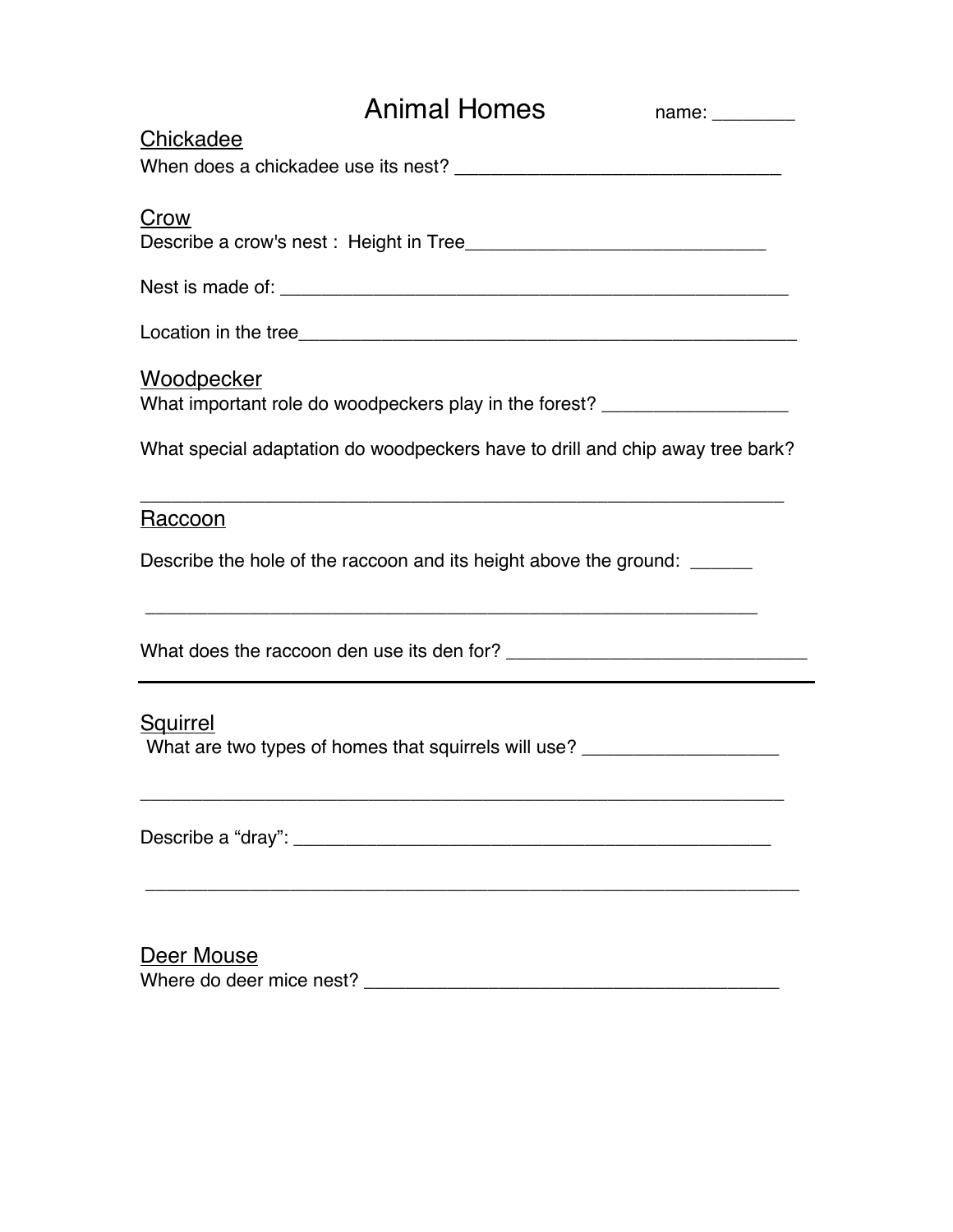| Hornet<br>When can hornet nests be safely removed from a tree? ___________________________                            |
|-----------------------------------------------------------------------------------------------------------------------|
|                                                                                                                       |
|                                                                                                                       |
|                                                                                                                       |
| <b>Goldenrod Gall</b>                                                                                                 |
|                                                                                                                       |
| <u> 1969 - Johann Johann Stoff, deutscher Stoff, der Stoff, der Stoff, der Stoff, der Stoff, der Stoff, der Stoff</u> |
| What animals eat Goldenrod gall larvae in the winter?                                                                 |
| <b>Mouse Runway</b><br>What are two reasons why a mouse lives under the snow in the winter?                           |
| <b>Chipmunk</b><br>How long do chipmunks stay in their burrows? ___________________________________                   |
|                                                                                                                       |
| Groundhog<br>What are two features that will help identify a groundhog burrow? _____________                          |

\_\_\_\_\_\_\_\_\_\_\_\_\_\_\_\_\_\_\_\_\_\_\_\_\_\_\_\_\_\_\_\_\_\_\_\_\_\_\_\_\_\_\_\_\_\_\_\_\_\_\_\_\_\_\_\_\_\_\_\_\_\_\_